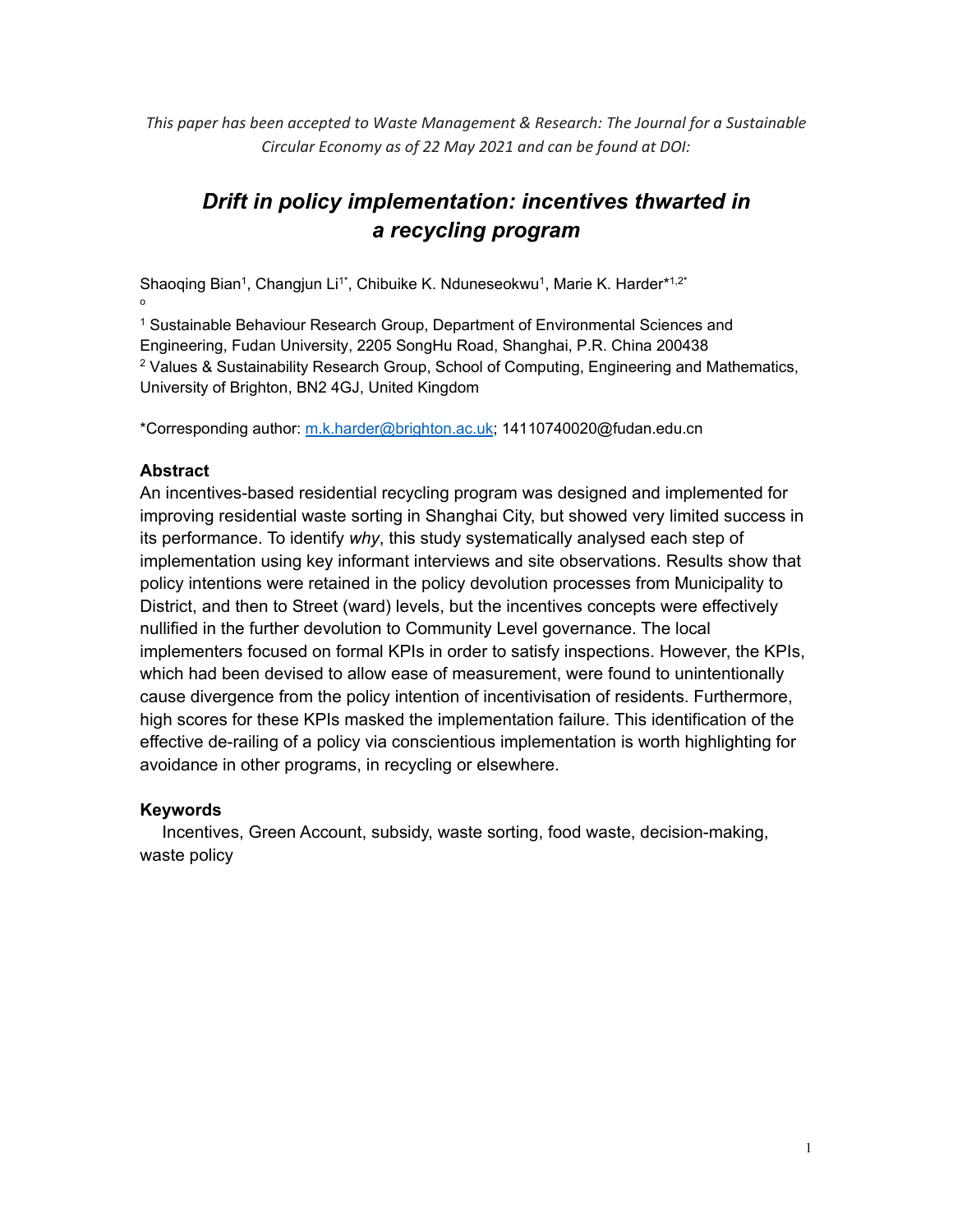## **Introduction**

#### *Background to residential waste issues*

With urbanisation and industrialisation, the rise of municipal solid waste (MSW) has become an intensified and urgent problem. Household waste sorting is one of the most effective ways of addressing the MSW challenge (Huang et al., 2014; Tai et al., 2011). Globally, there have been different approaches established by city governments to facilitate household and/or community-level waste sorting and reduction. These include regulation enforcement, co-operation between government and organisations, community involvement, intervention programs, financial investment, and public education (Huang et al., 2014; Lee & Paik, 2011). Waste sorting clearly requires the involvement of residents, and programs aimed at the promotion of sorting certainly requires extensive community-level mobilisation and engagement. According to Suttibak and Nitivattananon (2008), the process of setting up a structure that motivates all relevant stakeholders to continuously conduct waste sorting and reduction generally requires a certain degree of financial stimulation and investment. This can be in the form of provision of adequate infrastructure, incentives, subsidies, public education or financial and/or technical support to community managers. Many countries have advanced policies which enable financial stimulation and investment to facilitate community recycling (Shekdar, 2009), but there are limited analyses of implementations of this approach.

China began to engage in waste collection in the mid-80's and started exploring avenues for waste classification in 1995, but urban residential waste sorting programs mostly commenced in 2000 (Tian, 2015), and a national campaign was launched in 2017 (GOSCC, 2017). Over recent years, several government programs have been developed, but despite all of these efforts, the desired results were not yet achieved, reported by some as being due to a lack of government oversight and of public awareness (Zhou et al., 2014). Shanghai City was one of the earliest pilot cities (Tian, 2015) to develop a small incentive-based program in 2009, with larger pilot communities from 2015 and full city coverage (available but not mandatory) in 2016. In more recent years, the government's focus was food (wet) waste recycling (SLCAAB, 2020).

The incentivisation of residents as a policy instrument for motivating residential recycling has been pursued at various times in many cities worldwide, and results show that they are sometimes effective and more often ineffective (an overview is provided in Li et al., 2017), although most studies only report on very short-term results. DEFRA (2007) in the UK found that rewards are generally well received by the public and are more politically acceptable than penalties. Short-term studies conducted in the UK revealed that incentives could be highly effective in increasing participation rates and/or frequency and regularity of participation, and in reducing contamination (Harder & Woodard, 2007; Timlett & Williams, 2008). On the other hand, incentives require an effective service delivery and communication in order to have effect (Maunder, 2006). Concerning durability, Vining and Ebreo (1990) postulated that incentives could lead to residents starting to recycle but they would later return to previous habits. A rare study of a large-scale, long-term (2-3 year) incentives program in Nanjing showed that it could, alongside social influence effects, achieve around 30% participation rates, but was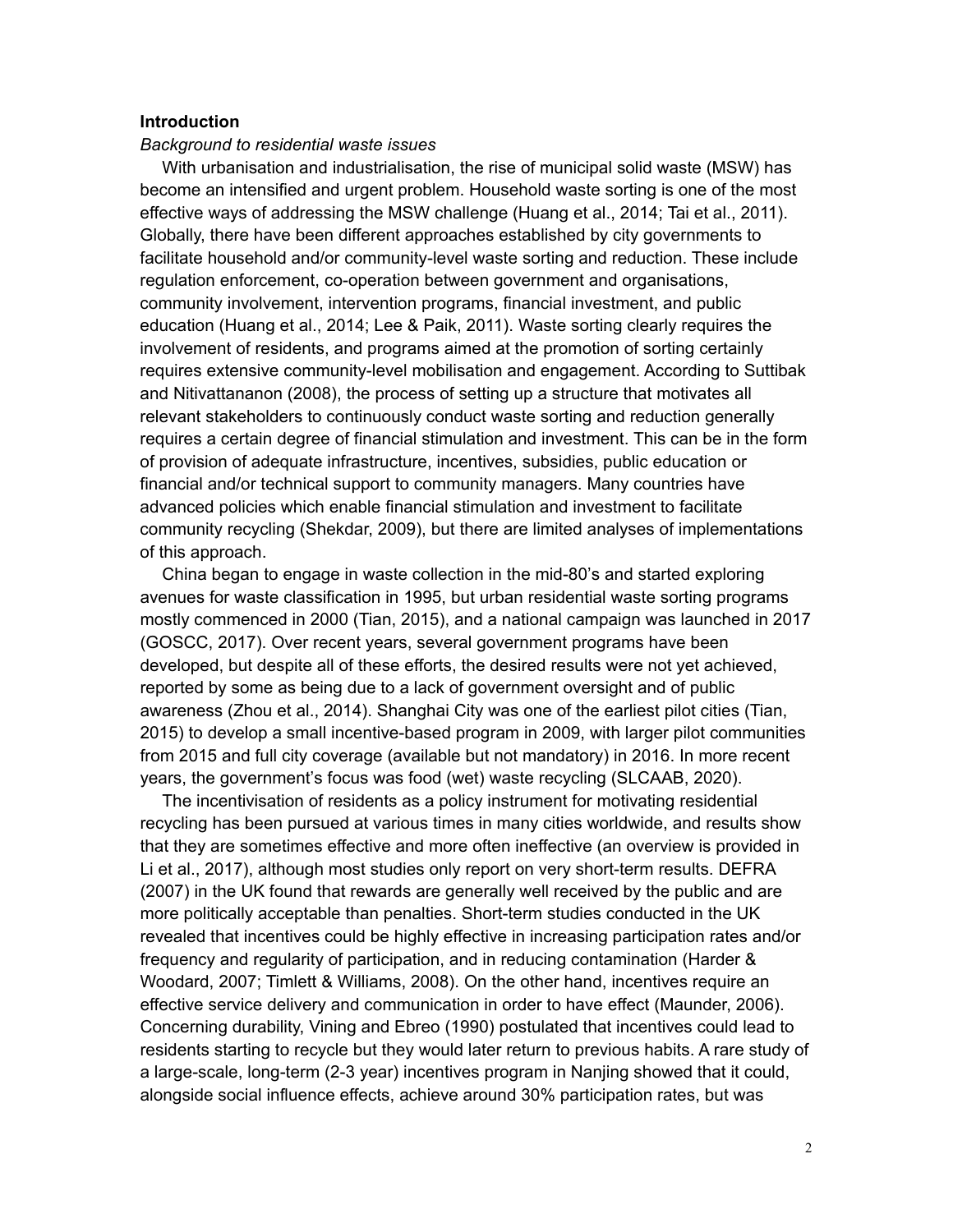deemed financially unsustainable by the authorities (Li et al., 2017).

Recent studies have reported that Shanghai's residential incentives waste recycling program was not working, without identifying *why* (Wang & Zhang, 2018; Ye, 2016). Some researchers suggest that incentives programs need to be made mandatory, in order to achieve effectiveness (Qian, 2019). Others argue that to be effective, incentives programs should include not only material rewards, but also spiritual or moral satisfaction (Wang & Zhang, 2018; Wu, 2018; Ye, 2016). Studies of the ineffectiveness of such programs include questions about the usefulness of incentives to individual residents, compared to their usefulness to the end-of-the-line employees such as cleaners (Wu et al., 2016; Xu et al., 2015). This study explores the intrinsic cause of the ineffectiveness of Shanghai's Residential Waste Sorting Incentives Program, using, first, a scoping pre-study, and then a city case study approach, where every stage of evolution of the policy implementation is investigated, from policy publication to final delivery scenarios.

# *Background of Study*

The Shanghai residential waste sorting program involves a two-step procedure: primary and secondary sorting. In the primary sorting, residents are expected to sort their waste at home and deposit it, separated, in the community's designated waste bins under the friendly supervision of waste sorting assistants. The secondary sorting takes place if and when the waste deposited by the resident is not actually well-sorted, when 'second sorting' by the community cleaner is necessary before the pick-up service. The Shanghai Incentives Program was delivered via the Community Committees of the city's residential compounds (typically containing 200-5,000 families), and includes two incentives routes: the Green Account (GA), and the Cash Subsidy (CS). The Green Account is designed to directly reward residents for correctly sorting and depositing waste via 'green credits' available twice-daily (up to 20 credits per day) and recorded onto 'smart-cards' credit assigned to each household. The green credits are later exchanged for household commodities (Wu et al., 2016), which are available through either the GA website (supervised by the Municipal government) or annual community exchange-events (supported by third-party non-governmental organisations (NGOs), or private companies). The policy intention of the GA is to encourage residents to adopt a 'producer obligation' attitude towards sorting and to form sustainable sorting habits (Huang et al., 2016). The second route, Cash Subsidy (CS), is a supplementary government fund designated for the recruitment, training and basic allowance for GA card-scanner personnel and volunteers who scan the cards twice daily. It also includes cash subsidies paid to community cleaners for their secondary sorting of impure waste, and the amount paid is determined by the number of low-contamination food (wet) waste bins collected and documented by the waste transportation service (Wu et al., 2016).

The Shanghai Government Incentives Program thus clearly incorporates several detailed steps to implement its intention to incentivise residents. However, a preliminary, scoping study for the investigation reported here showed there were difficulties in the program. For three months (July to September of 2019) we conducted stakeholder interviews and non-participatory observations with key informants from a convenience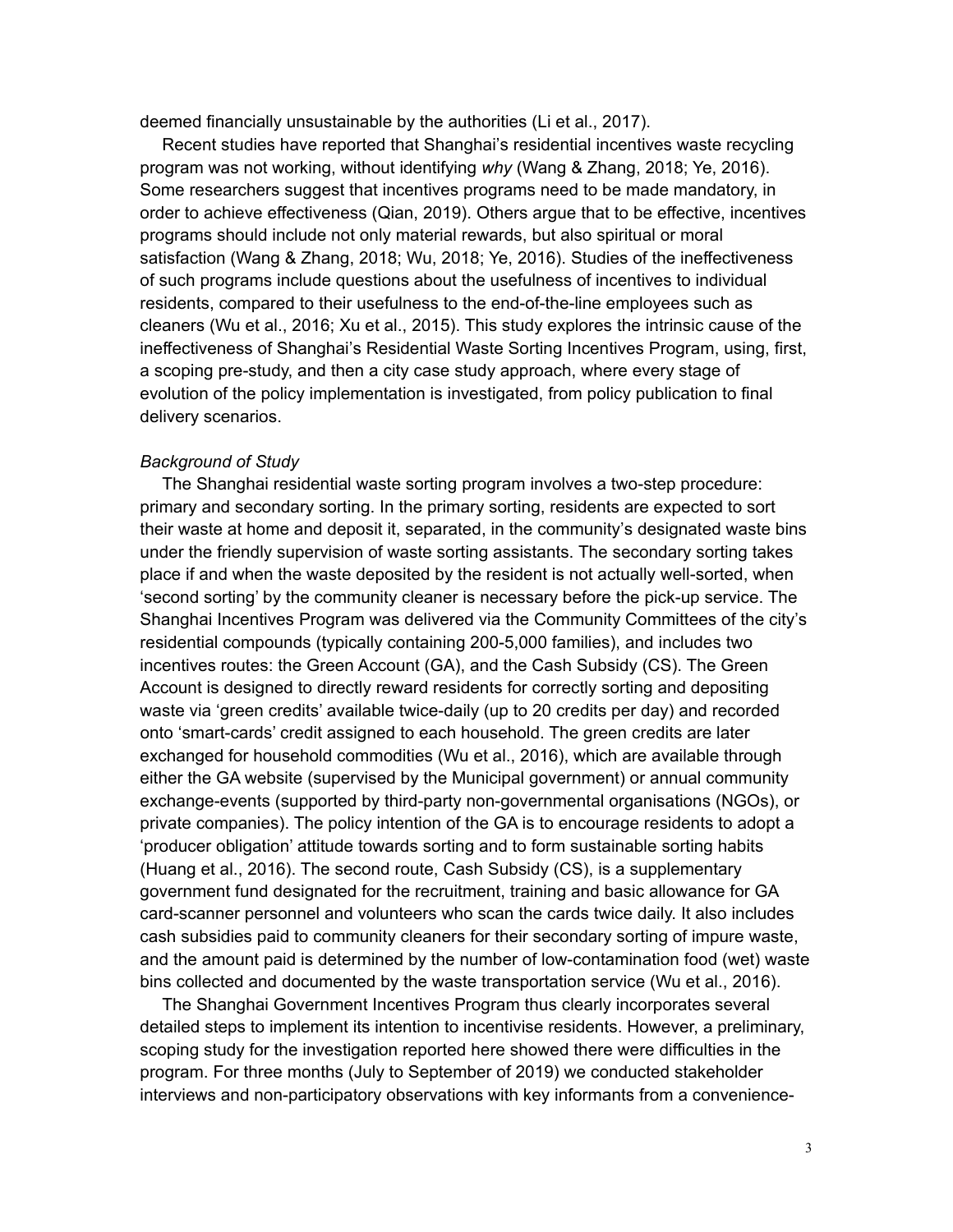sample of thirty communities across Shanghai. The purpose was to scope out what was happening on the ground in an exploratory sense and looking for saturation of concepts, not for descriptive statistics. It was surprisingly found that several inconsistencies existed between the program's concept and its actual implementation, which are summarised in Table 1. Basically, residents were usually being allocated points without any link to their performance.

**Table 1.** Lessons from a preliminary scoping investigation of the Shanghai waste sorting Incentives Program from a convenience sample of 30 communities.

# **Observations**:

- Only elderly residents claimed GA credits in the morning time-slot for depositing waste.
- Only elderly residents turned up at the credit exchange events to trade for commodities.
- GA card-scanner personnel generally swiped any cards presented to them by residents, without checking the quality of the sorted waste or ownership of the card.
- Some volunteers and cleaners would take over the waste sorting and depositing actions from the residents while manning the bin sites, which is unhelpful for residents to form sorting habits.

# **Interviews**:

- Many residents simply left their GA cards permanently with the GA card-scanner personnel to obtain daily credit claims, and would not retrieve it unless an exchange event was approaching.
- Most Community Committees claimed (proudly) that they had centrally-registered the GA cards for all residents, not understanding the government's intention that residents should voluntarily register for themselves.
- Some Community Committees kept the GA cards in their office, and simply allocated GA credits onto them regularly without involving the residents (or any sorting) at all.
- Cleaners complained that the secondary sorting was too much of work, and preferred to sort at the moment that residents came to deposit their waste.

After learning from the scoping study that the practices summarised in Table 1 were – at least sometimes - taking place, the main investigation in this paper was designed to understand in detail *how* such a simple concept – incentivisation – could have been modified so much during its implementation steps, that it seemed to have no actual incentivization attributes at all for the residents by the time they were involved. And this, in an environment where the implementers seemed determined to do a good job: there seemed to be nothing but cooperation occurring along the implementation chain. To achieve this, this study systematically mapped out and analysed the entire implementation process, from the initial city-level decision-making stages, through the top-down hierarchical devolution of set targets and key performance indicators (KPIs), and thus to community-level implementation.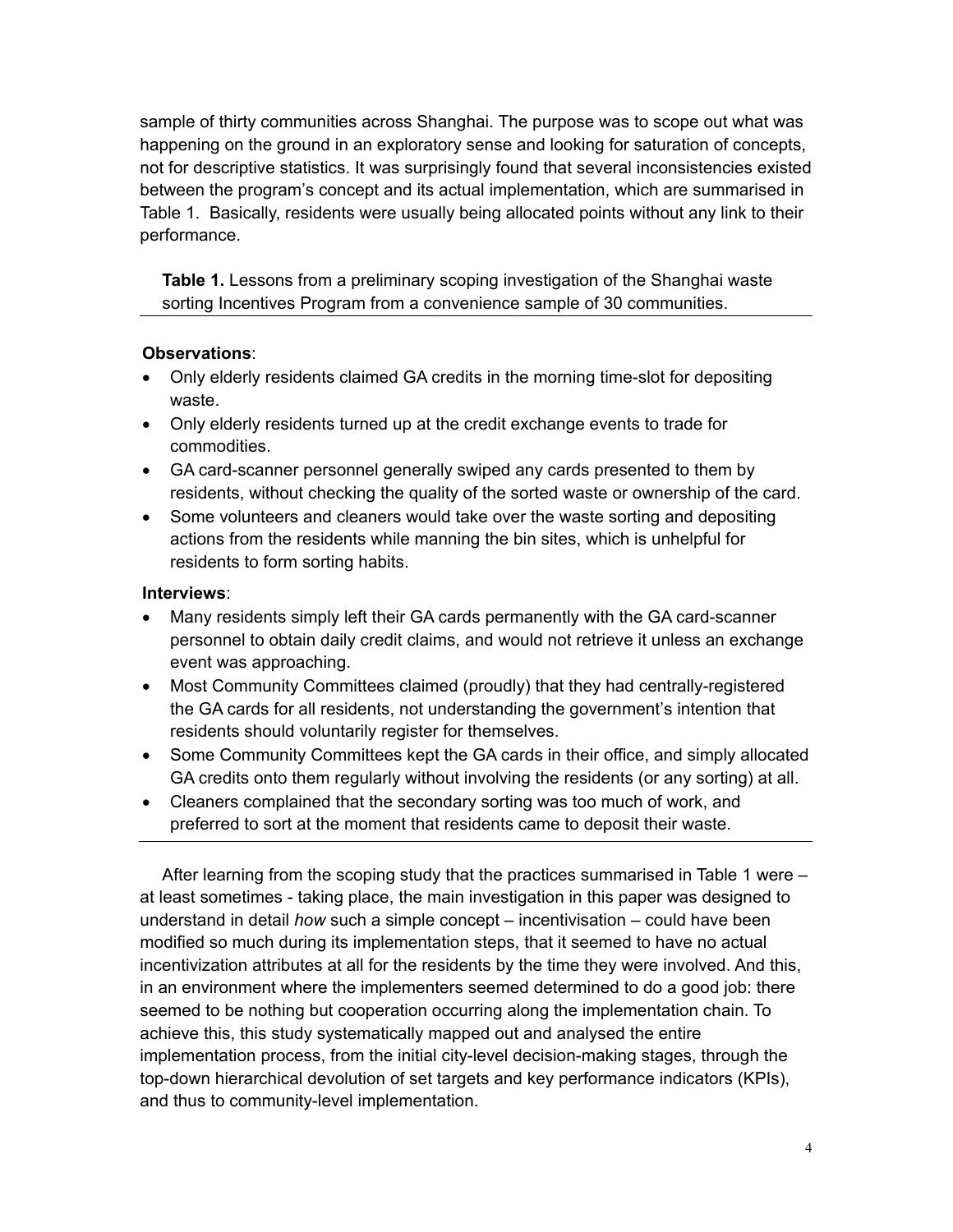## **Methodology**

This study adopts a case-study approach, with boundaries at city level, to systematically investigate the implementation steps of the Shanghai Incentives Program, including each decision-making stage, through the hierarchical devolution of set targets and KPIs, down to the community-level implementation in the field. A case study approach is the most suitable because although it was known from the scoping study that significant deviations from the policy intention take place somewhere in the system, it was not clear how, nor where the drivers come from. Thus, there was no *a priori* factorization of the problem, but rather a 'whole system' of the city's case to be investigated.

This study was thus conducted in the following sequential phases: (i) a review of policy documents (to extract the municipal government's intentions, targets and KPIs); (ii) interviews of Key Informants who have knowledge of the intermediary stages of implementation at the District and Street levels; and (iii) field work to capture the nature of the final implementation (comprising interviews of community-level stakeholders, and site observations).

In order to chose suitable Key Informants, the key stakeholders needed to be mapped out. They fall under two broad categories: the decision-making hierarchies, and a thirdparty NGO (Figure 1).



**Figure 1.** Decision-making stakeholders involved in the Shanghai Incentives Program. The third-party NGO interacted significantly with both the government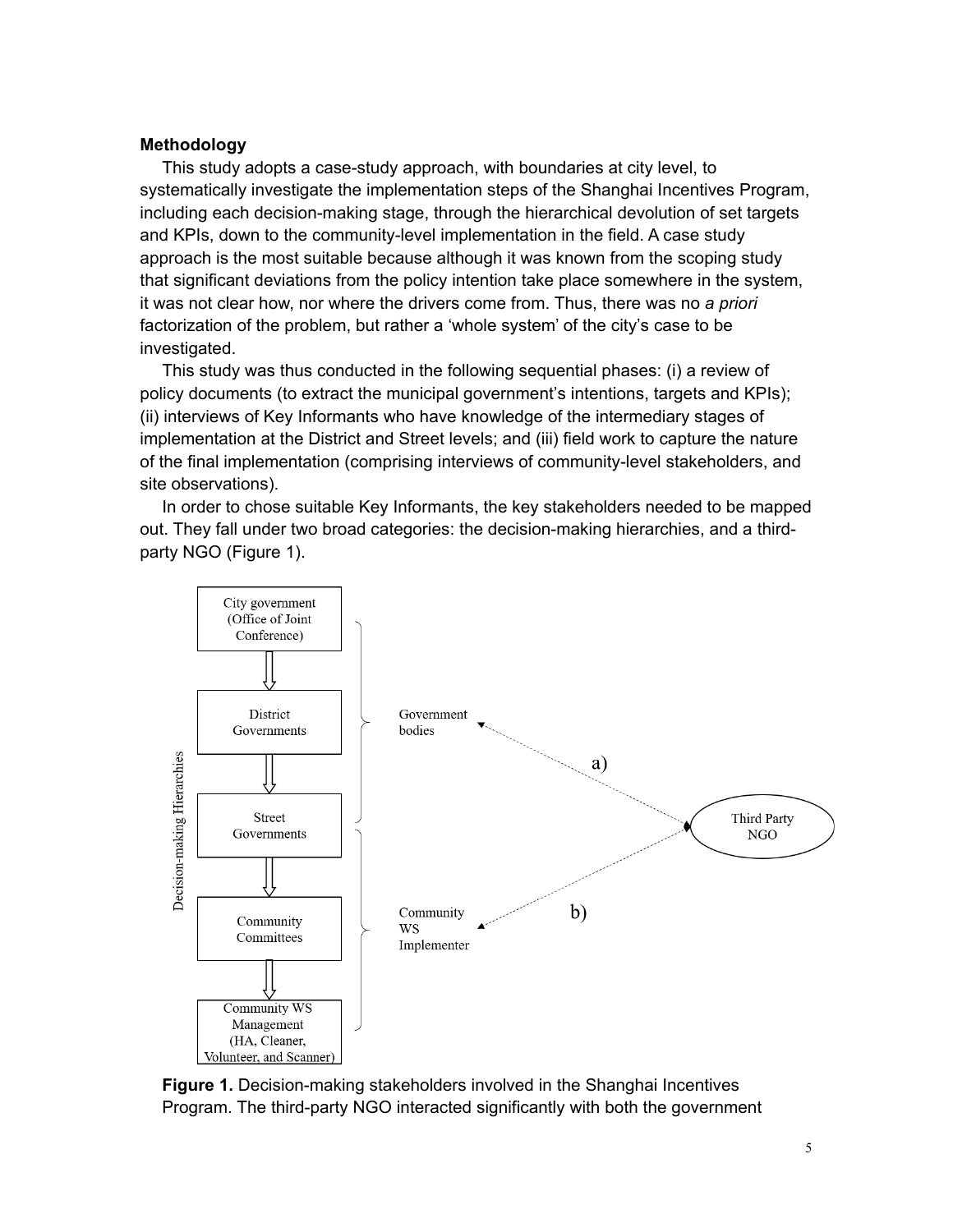bodies and the community-level practitioners over long periods of time, and thus was used as the main Key Informant. Note that Residents are stakeholders, but not decision-making ones, and thus not shown.

Decision-making hierarchies include the government bodies (City, District, and Street governments) and the community-level implementation stakeholders (Street-level government, Community Committees, Housing Associations, volunteer supervisors, GA card-scanner personnel, and cleaners). Note that the Street-level government has a role in both: the bottom of the formal government stakeholders, and the top of the community-level stakeholders. Each level of government hierarchy set the targets and KPIs for the next-lower body at each level, culminating in inspections of the KPIs of the community-level implementation performance. The Community Committees (CC) act as the bottom-level liaison between formal government and residents, and are intended to serve as residents-oriented self-managing committees (although they are appointed by government, not elected). The Housing Associations (HA) are business-oriented and mainly provide estates-management services to residents. Individuals such as volunteers and cleaners are also considered part of the waste sorting management team in this study. Lastly, the NGOs are contracted by government to leverage their community-based waste sorting expertise, to facilitate the implementation process of the incentive's program at the community-level. These roles are illustrated in Figure 1.

A Chinese third-party NGO was selected as being most suitable to be a main Key Informant source for the following reasons: they have existing, long-term, contractual, collaborations and co-operation with the government in waste-sorting related programs, and possess a deep understanding of government's intentions; they cooperate with all stakeholders and serve as intermediary between them which demonstrates significant understanding of the community implementation process; and their position of neutrality should enable them to provide trustworthy comments. It was decided not to interview government hierarchy officers as Key Informants, because preliminary attempts found that the information they provided was identical to the policy documents, and they professed not to have experience of what was actually happening on the ground: they were thus deemed unsuitable for this purpose. In order to allow for richness of information to emerge, we adopted in-depth semi-structured interviewing approach for Key Informants (Babbie, 2010). Interviews were conducted with three staff members of the NGO with different responsibilities having direct access to the operations of the incentive's program: contract manager, community waste sorting practitioner, and GA data keeper (details in Table 2).

| <b>Table 2.</b> Basic background of Key Informants chosen, and themes of the respective |  |  |
|-----------------------------------------------------------------------------------------|--|--|
| interview questions                                                                     |  |  |

| Interviewee Roles |          | Area of expertise | Theme of Interview<br>questions |
|-------------------|----------|-------------------|---------------------------------|
|                   | Contract | Contract details  | Government's                    |
|                   | Manager  | (what government  | intention; targets              |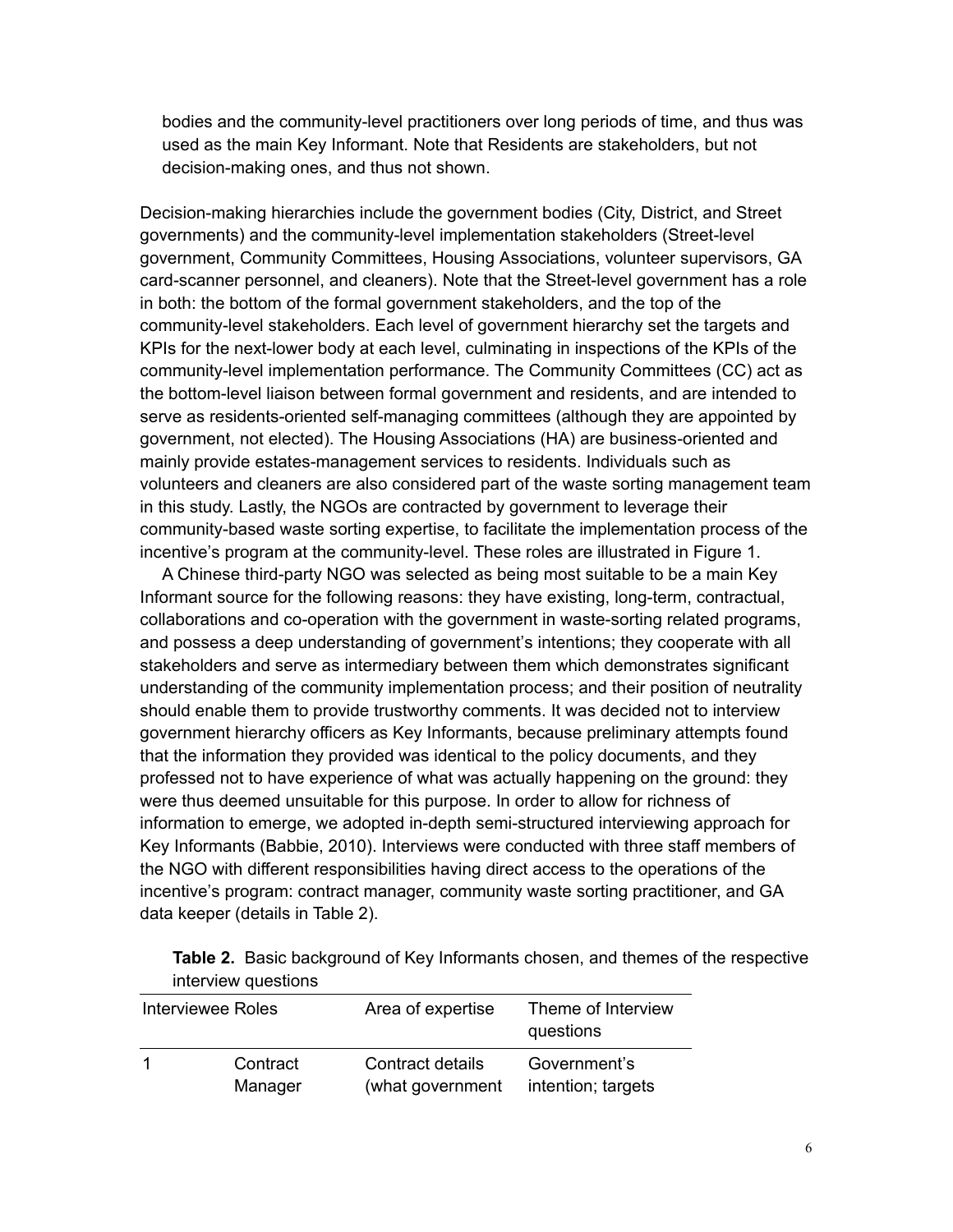|   |                                           | wants and requires)<br>and the 'big picture'<br>of Incentives<br>Program | breakdown:<br>requirements or<br>KPIs; Incentive<br>Program                             |
|---|-------------------------------------------|--------------------------------------------------------------------------|-----------------------------------------------------------------------------------------|
| 2 | Community<br>waste sorting<br>implementer | Community<br>implementation of<br>waste sorting and<br>Incentive Program | Adaptation of<br>incentives;<br>performance of<br>incentives; attitudes<br>of residents |
| 3 | Green Account<br>data keeper              | Data of green<br>account and other<br>incentives                         | Incentive KPIs;<br>completion of KPIs                                                   |

# **Results**

## *Stakeholder details*

The Shanghai City government is responsible for waste sorting related policy-making, and these policies were found to be publicly available. From these were extracted the Incentives Program's city-level intentions, targets, implementation plans, and KPIs, for both the GA and the Cash Subsidies (CS). The actua*l implementation steps* of these policies - at each level - were then investigated through Key Informant interviews, with the themes given in Table 2.

Details of the *final delivery* of the policy were obtained via community-level stakeholder interviews and site observations, using the themes given in Table 3.

| <b>Stakeholders</b>             | Expertise and<br>Responsibility                          | Theme of Interview questions Number ppl                                                                                           | interviewed |
|---------------------------------|----------------------------------------------------------|-----------------------------------------------------------------------------------------------------------------------------------|-------------|
| <b>Waste sorting obligation</b> |                                                          |                                                                                                                                   |             |
| Residents                       | Primary sorting; GA<br>credits claims, and<br>exchanges  | Whether they directly control<br>use of the GA card; whether<br>they think it's their role to sort<br>waste or the cleaner's role | 4           |
| <b>Waste sorting assistants</b> |                                                          |                                                                                                                                   |             |
| Cleaner                         | Secondary sorting;<br>Waste bins/stations<br>maintenance | Subsidy payment; daily work;<br>waste sorting assistant<br>related work                                                           | 1           |
| Volunteer                       | by educating and                                         | Assist primary sorting Subsidy payment; shift<br>schedule; assistant-related                                                      | 1           |

**Table 3.** Key expertise and, questions themes asked, of the community-level practitioners (Key Informants for expertise).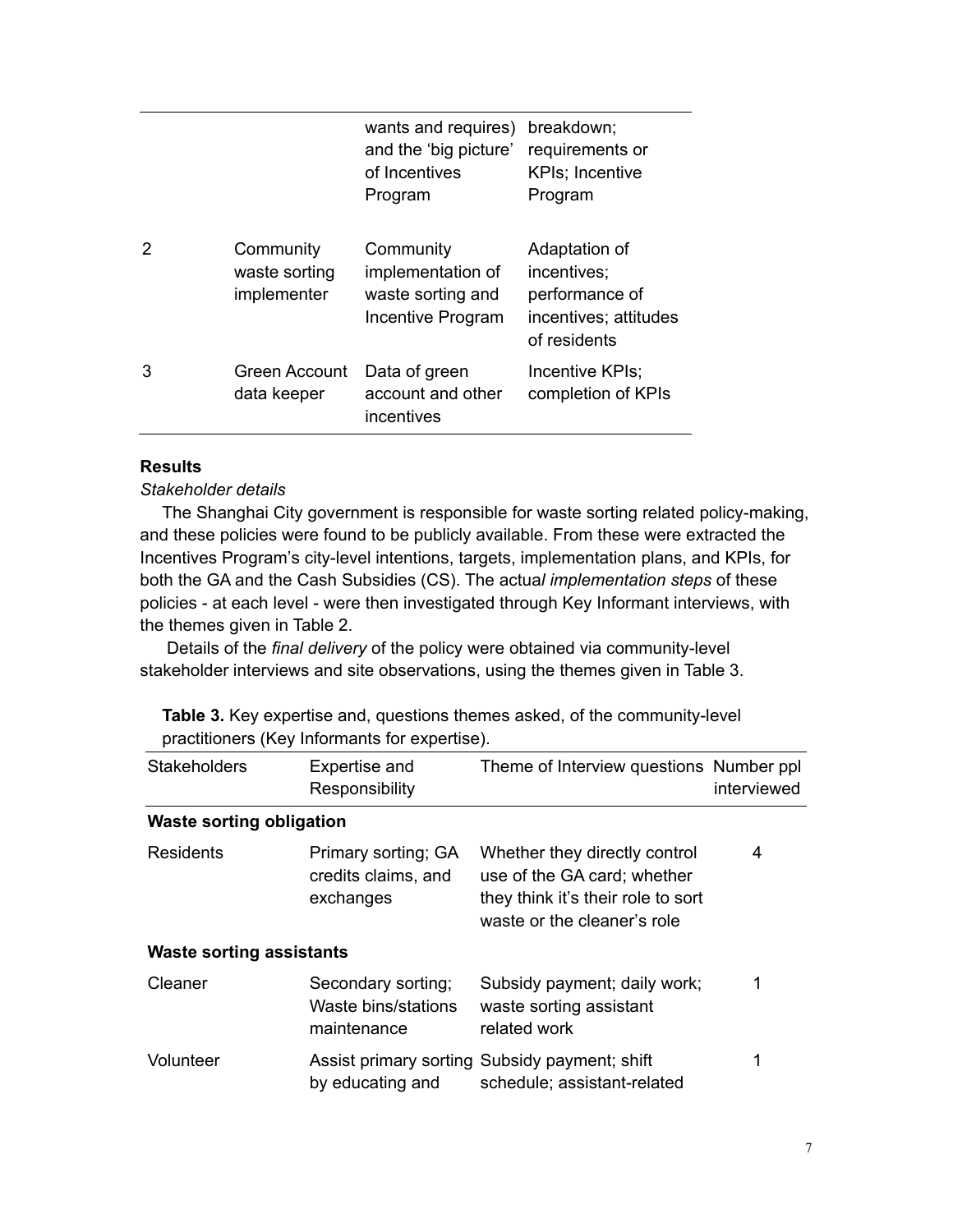|                                      | persuading                                                                  | work                                                                                                                                                 |   |
|--------------------------------------|-----------------------------------------------------------------------------|------------------------------------------------------------------------------------------------------------------------------------------------------|---|
| Card-scanner<br>personnel            | GA cards scanning                                                           | Subsidy payment; GA usage<br>of residents                                                                                                            | 1 |
| <b>Management teams</b>              |                                                                             |                                                                                                                                                      |   |
| Community<br>Committee               | Community<br>implementation<br>planning and<br>executing; Volunteer         | GA implementation detail;<br>volunteer and card-scanner<br>personnel arrangement;<br>upper level<br>recruiting and training requirements/evaluations |   |
| <b>Housing Association Community</b> | implementation<br>planning and<br>executing; Cleaner<br>hiring and training | GA implementation detail;<br>cleaner arrangement;<br>company requirements and<br>waste sorting evaluations                                           | 1 |

This data collection was conducted in fifteen communities, to complement the interviews with the NGO members and to allow a triangulation of understanding of the final delivery scenarios, by considering different data sources to achieve a saturation of concepts. The intention was to elicit rich information concerning personal experiences about the final policy delivery from several key local stakeholders, and for this, open interview questions are the most suitable (Babbie, 2010). Consistency was achieved across the sets of data by using the same semi-structured format for core questions, and in-depth open interviewing to achieve detail where needed (Babbie, 2010). The questions for each stakeholder category were tailored according to their respective roles in each community waste sorting and incentives implementation process (see Table 3). In each community, interviews were conducted with one person from each of the other stakeholder categories, and four residents from a convenience sample. Representative sampling of the residents was not intended nor required for our purpose of identifying (not quantifying) final delivery scenarios. However, given the opportunity, we did choose the fifteen communities randomly from a complete list of 227 communities serviced by the NGO.

## *Resulting information on each implementation step*

Figure 2 shows a schematic of what the data generally indicated on the related processes of how decisions were made, and targets were devolved, down through the steps of decision-making hierarchies. The City-level government initiated the Incentives Program policy and passed it down to the various District governments for further implementation in the form of set targets and KPIs, which were designed to be pragmatic for ease of monitoring and evaluation (given in detail in Table 4). Each level made decisions for the next-lower level implementation of this, setting out requirements of new targets and KPIs – which differed from level to level and reflected their each specific political and operational context (Figure 2).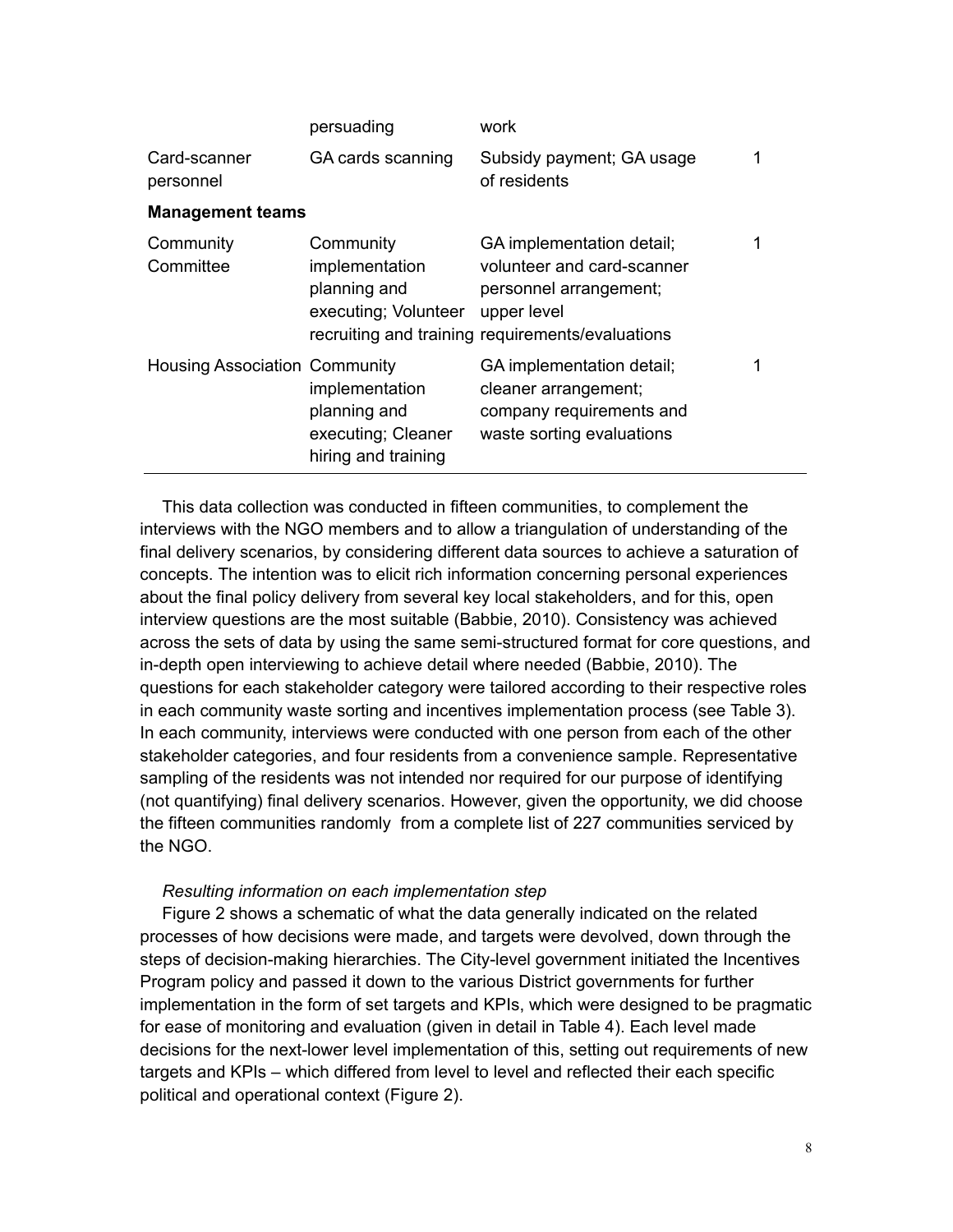

**Figure 2.** A schematic of the flow of impacts made along the decision-making hierarchical processes. The 'Context' cloud denotes that each level of government made its decisions not within a vacuum but within a 'Context', dominated by certain aspects desired by superiors in the level above.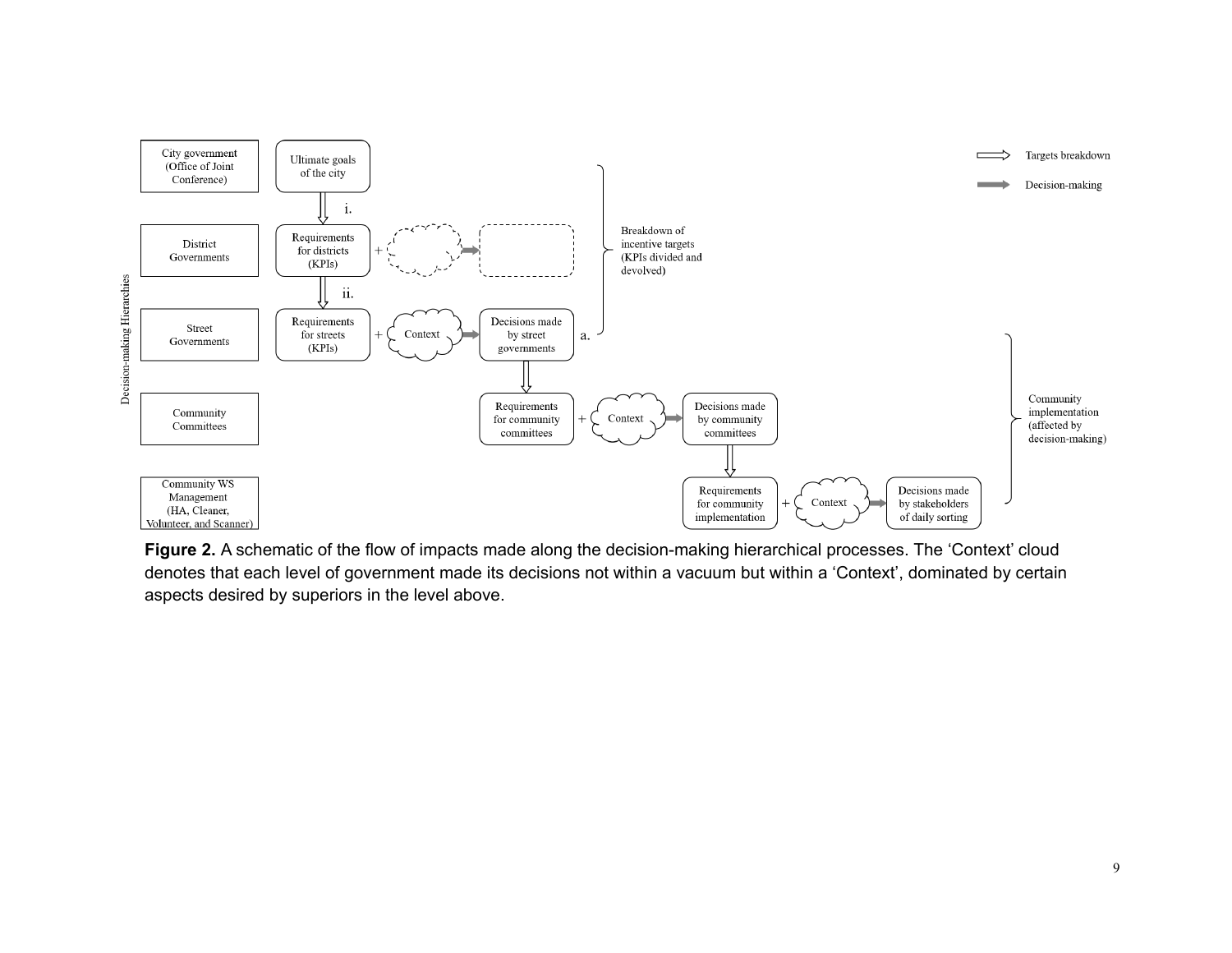Table 4 gives full details of the results: the key decisions made at each level and the context dominating their choice. The City government avoided making detailed plans and instructions, or participating directly in implementation, but instead encouraged lower-level bodies to come up with innovative plans suitable for their own domains (Zhu, 2013) – sometimes resulting in variations differing right down to the community level. At the same time, each body set its own targets and KPIs, with accompanying evaluation methods (e.g. multi-level inspections), expecting these to improve the effectiveness of policy implementation and guarantee good performance of actual waste sorting. From a municipal waste management viewpoint, localisable targets and KPIs are necessary for bridging the gap between top-level management and bottom-level practice. They are considered useful in providing clear communication, and effective evaluations.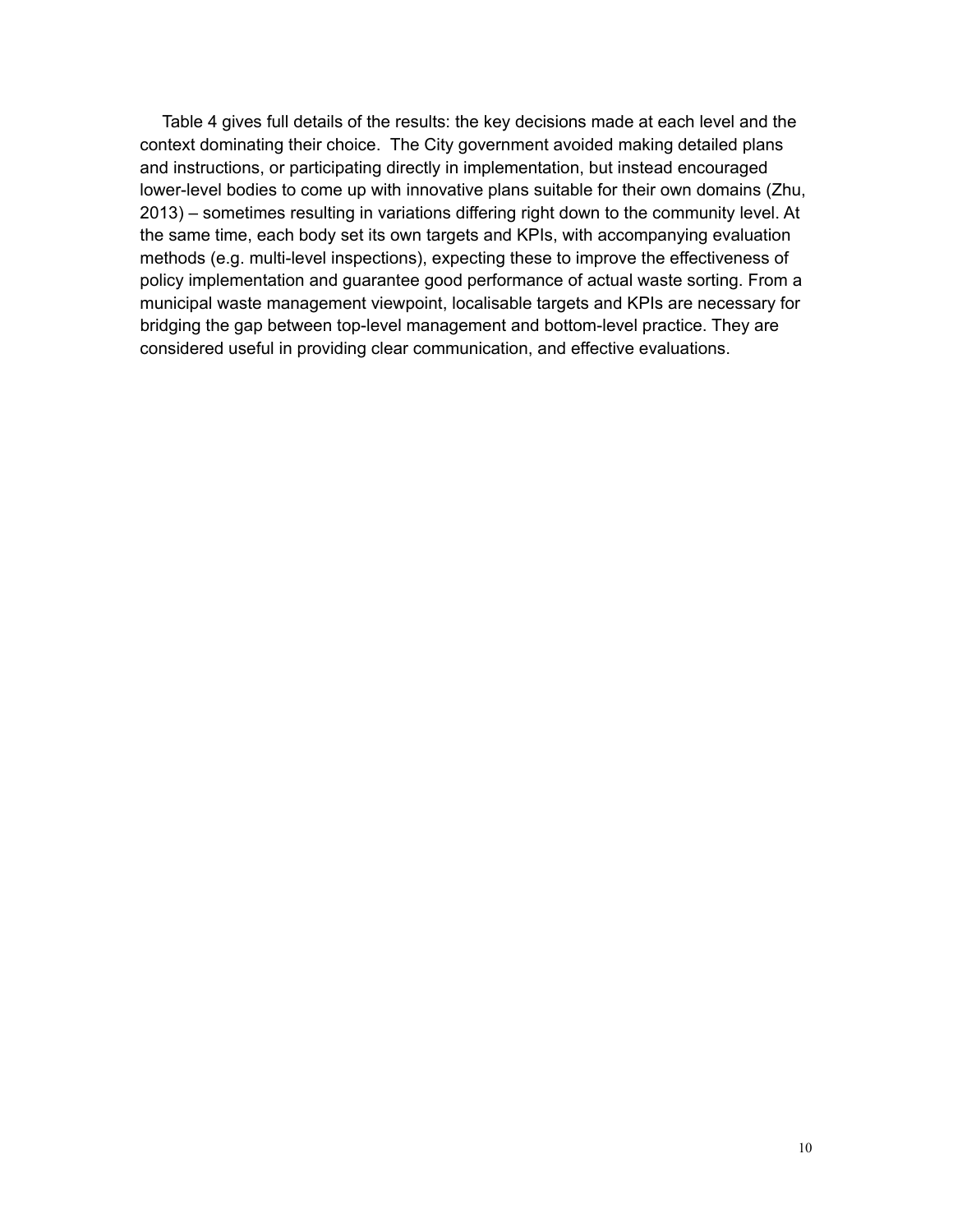Table 4. A key summary of the data on decision-making contexts and processes, at each hierarchical level. Decisions are made according to the requirements from upper-level government, and in their own operational contexts: these then define the new requirements for the immediate next lower-level. [PR]: policy review; [KII]: Key Informant interview; [CISI]: community-based implementation stakeholder interview; [SO]: site observation.

| Decision-<br>making<br><b>Hierarchy</b><br><b>Body</b> | <b>Requirements of Role</b><br>(Delivered from the level above)                                                                                                                                                                             | Context that the body operated<br>in.                                                                                                                                     | Decisions made and passed down<br>to next level                                                                                                                                                                                                                                                                                                                                                                                                                                                                                                             |
|--------------------------------------------------------|---------------------------------------------------------------------------------------------------------------------------------------------------------------------------------------------------------------------------------------------|---------------------------------------------------------------------------------------------------------------------------------------------------------------------------|-------------------------------------------------------------------------------------------------------------------------------------------------------------------------------------------------------------------------------------------------------------------------------------------------------------------------------------------------------------------------------------------------------------------------------------------------------------------------------------------------------------------------------------------------------------|
| City<br><b>Government</b>                              | 1. Establishment of laws,<br>regulations and standards [PR]<br>2. Formation of promotable<br>household waste sorting (WS)<br>mode [PR]<br>3. As one of 46 pilot cities, the<br>recycling rate of household waste<br>should exceed 35%. [PR] | 1. One of the 46 pilot cities. [PR]<br>2. Believe incentive approach would<br>motivate residents towards forming<br>sorting habits and improving sorting<br>results. [PR] | 1. Apply incentive-based approach<br>[PR]<br>2. Provide funds for incentives [KII]<br>3. Set up and devolve GA registration<br>(KPI) for each district. [PR] & [KII]<br>4. Shift focus from registration rate, to<br>credit claim rate, then to credit<br>consumption rate between 2015 to<br>2019 [KII]<br>5. Set criteria for WS performance<br>inspection and ranking [PR]<br>6. Inspect community-based WS<br>results and particular KPIs. [PR], [KII]<br>& [CISI]<br>7. Encourage the involvement of third-<br>party NGOs in WS implementation<br>[PR] |
| <b>District</b><br><b>Government</b>                   | 1. Achievement of GA related KPIs<br>devolved by City government [PR]                                                                                                                                                                       | 1. One Street may be in a better<br>position for implementing WS over                                                                                                     | 1. Divide and devolve GA related KPIs<br>for each Street Government [KII]                                                                                                                                                                                                                                                                                                                                                                                                                                                                                   |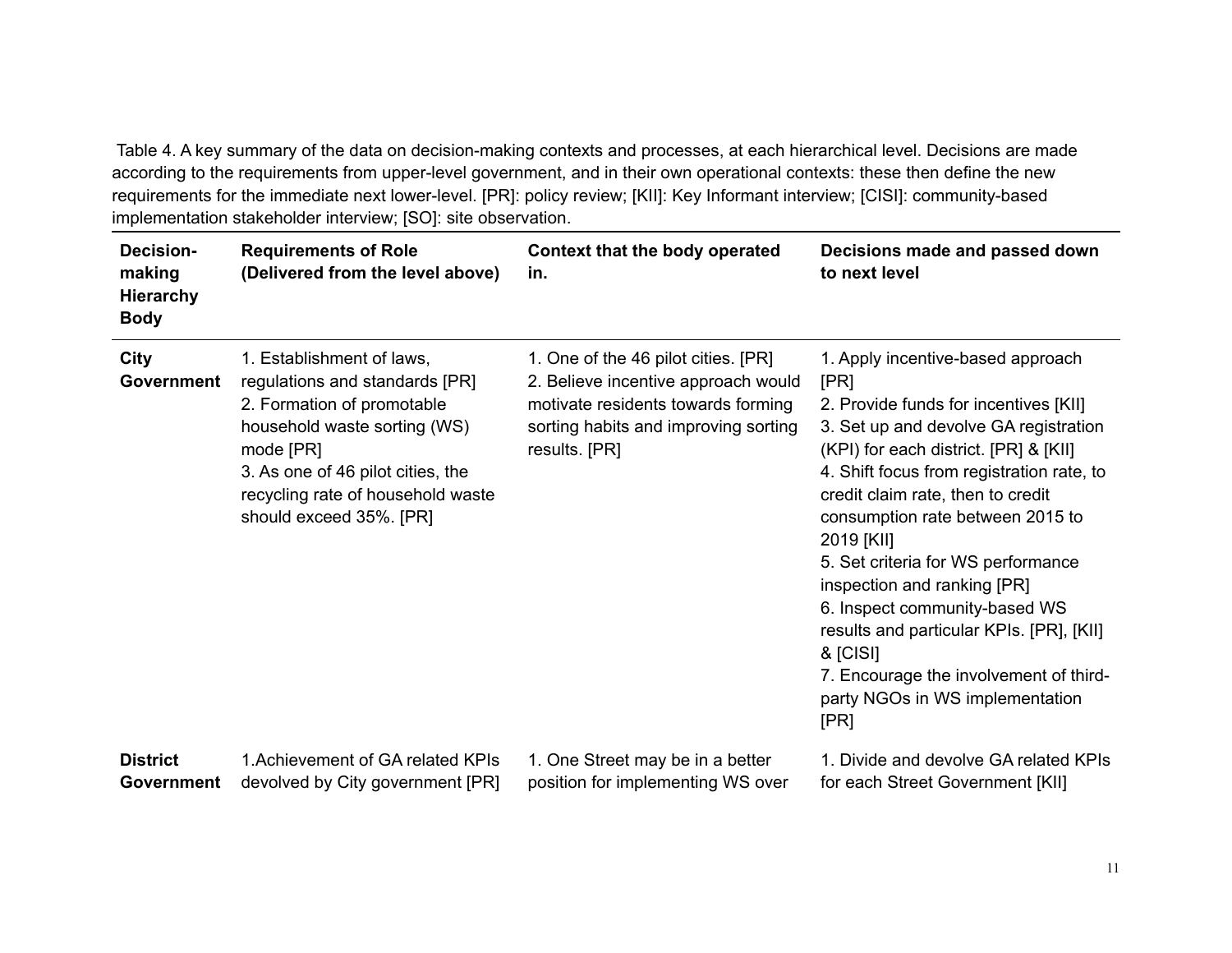|                               | 2. Community-based WS<br>performance [PR]<br>3. Other WS criteria or targets<br>devolved by City Government [PR]                                                                                                                                                                                     | another (e.g. financially) [KII]<br>2. Limited expertise and time [KII]                                                                                                                                                                                                                               | 2. Sign contract with third party NGO<br>(Including GA related KPIs and WS)<br>implementation targets)<br>[KII]<br>3. Subsidy allocation to cleaner, GA<br>card-scanner personnel and third<br>party for hosting exchange event [KII]<br>4. Inspect community-based WS<br>results and particular KPIs [KII] &<br>[CIS]                                                                                                                            |
|-------------------------------|------------------------------------------------------------------------------------------------------------------------------------------------------------------------------------------------------------------------------------------------------------------------------------------------------|-------------------------------------------------------------------------------------------------------------------------------------------------------------------------------------------------------------------------------------------------------------------------------------------------------|---------------------------------------------------------------------------------------------------------------------------------------------------------------------------------------------------------------------------------------------------------------------------------------------------------------------------------------------------------------------------------------------------------------------------------------------------|
| <b>Street</b><br>Government   | 1. Accomplishment of GA related<br>KPIs devolved by district:<br>registration rate, credit claim rate<br>and credit consumption rate [PR]<br>2. Community-based WS<br>performance [PR]<br>3. Cash subsidy payment [PR]<br>4. Other WS criteria or targets<br>devolved by District government<br>[PR] | 1. Unclear about implementation<br>details [KII]<br>2. Performance varies depending on<br>the top leader (Street Secretary):<br>understanding ability, general<br>competence, other political interests<br>and level of commitment [KII]<br>3. May be occupied with other<br>prioritised duties [KII] | 1. Make outline plans for community<br>implementation [KII]<br>2. Give flexibility to Community<br>Committee, but expect them to<br>accomplish KPIs by schedule [KII]<br>3. Overlook certain shortcuts taken by<br>Community Committee (e.g.<br>registration for all households) [KII]<br>4. Inspect community-based WS<br>results and particular KPIs [KII] &<br>[CISI]<br>5. Pay cash subsidy to cleaners and<br>GA card-scanner personnel [PR] |
| Community<br><b>Committee</b> | 1. Publicity of GA program<br>2. Accomplishment of GA related<br><b>KPIs devolved by Street</b><br>government: registration rate, credit                                                                                                                                                             | 1. Acts as the liaison between<br>government and residents, thus, in a<br>difficult position balancing both<br>party's desires [KII]                                                                                                                                                                  | 1. Make more-operable plans for<br>community implementation [KII]<br>2. Register GA for all households [KII]<br>& [CISI]                                                                                                                                                                                                                                                                                                                          |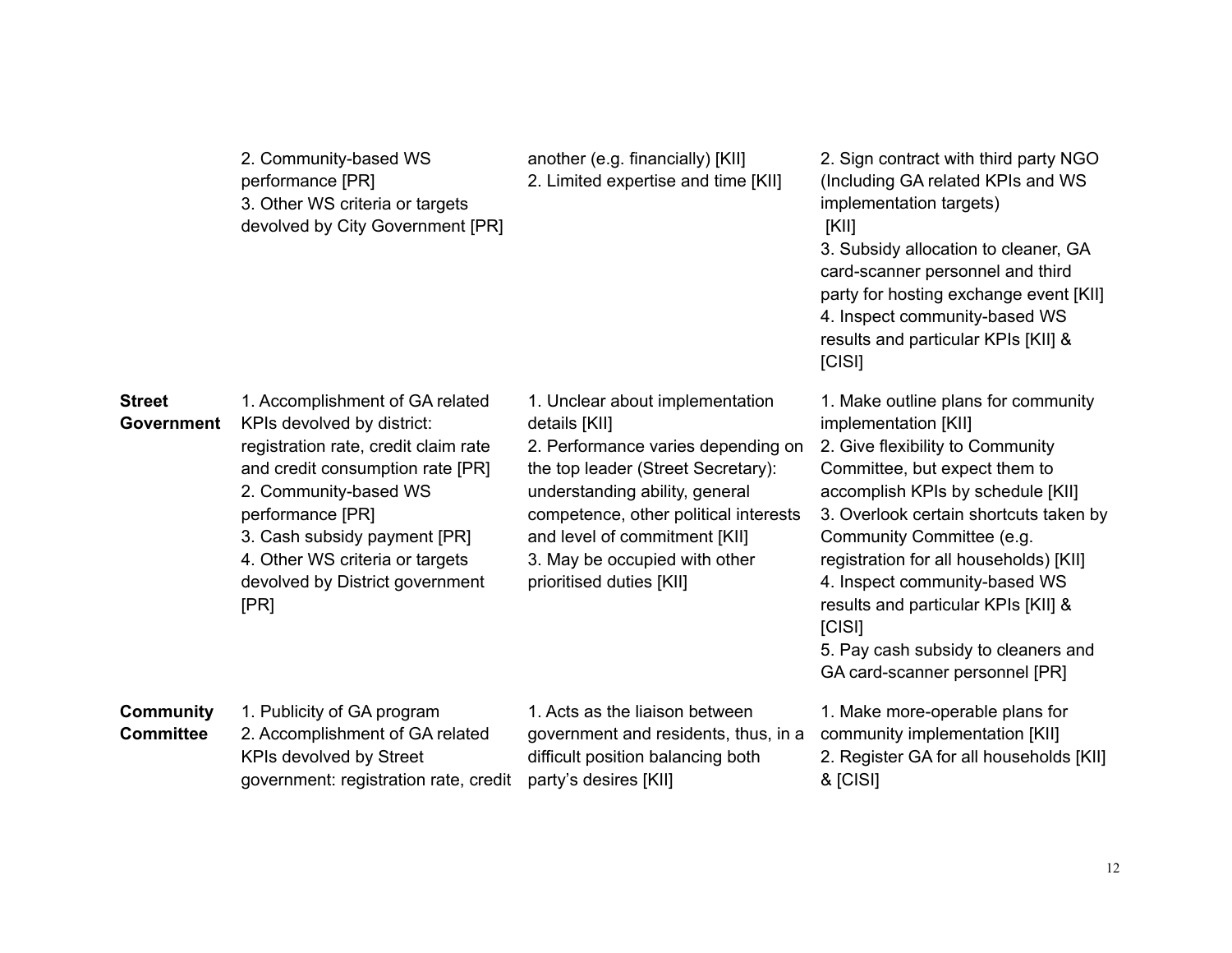|                                                                                                                                        | claim rate and credit consumption<br>rate [KII] & [CISI]<br>3. Volunteer recruitment and<br>training [CISI]<br>4. Community WS implementation<br>[CISI]<br>5. Sorting results [CISI]<br>6. Other WS criteria or targets<br>devolved by Street Government<br>[PR] | 2. Performance varies depending on<br>the top leader (Street Secretary):<br>understanding ability, general<br>competence, other political interests<br>and level of commitment [KII]<br>3. Limited time and man power<br> C <br>4. Would be rewarded (in millions of<br>Yuan - $Y$ ) if demonstration<br>standards are achieved [KII]<br>5. Would receive a reprimand from<br>Street government if ranked at the<br>bottom three [KII] & [CISI]<br>6. Do not want to excessively bother<br>the residents [CISI]<br>7. Trying to maintain a cordial<br>relationship with residents [CISI] | 3. Permit GA card-scanner personnel<br>(cleaner/volunteers) to hold GA cards<br>for households and scan them on a<br>daily base [KII] & [SO]<br>4. Collect GA cards from residents<br>before exchange event, and exchange<br>goods on their behalf [SO]<br>5. Checking of sorting result [CISI]                                                                                                                        |
|----------------------------------------------------------------------------------------------------------------------------------------|------------------------------------------------------------------------------------------------------------------------------------------------------------------------------------------------------------------------------------------------------------------|------------------------------------------------------------------------------------------------------------------------------------------------------------------------------------------------------------------------------------------------------------------------------------------------------------------------------------------------------------------------------------------------------------------------------------------------------------------------------------------------------------------------------------------------------------------------------------------|------------------------------------------------------------------------------------------------------------------------------------------------------------------------------------------------------------------------------------------------------------------------------------------------------------------------------------------------------------------------------------------------------------------------|
| <b>Community</b><br>WS<br><b>Management</b><br>(Housing<br>Association,<br>cleaner,<br>volunteer<br>and card-<br>scanner<br>personnel) | 1. HA is responsible for cleaner<br>hiring and training [CISI]<br>2. HA have to ensure good WS<br>result [CISI]<br>3. Cleaners should ensure waste in<br>bins are not mixed before pick up<br>[CIS]                                                              | 1. Residents have become less<br>interested in GA once they formed<br>WS habits [KII] & [CISI]<br>2. Exchangeable goods of GA only<br>attractive to older generation [KII],<br>[CISI] & [SO]<br>3. Inspections are from multiple<br>parties and unpredictable, creating a<br>lot pressure for community<br>management team (CC and HA)<br>$[KII]$ & $[CISI]$                                                                                                                                                                                                                             | 1. GA card-scanner personnel stands<br>by bins, and scans cards for residents<br>whether they sort or not [SO]<br>2. GA card-scanner personnel<br>(cleaner/volunteers) holds dozens of<br>GA cards for households and scans<br>them on a daily basis [KII] & [SO]<br>3. HA persuades cleaner to do a good<br>sorting job and check bins for<br>contamination periodically [CISI]<br>4. Cleaner or volunteer assists in |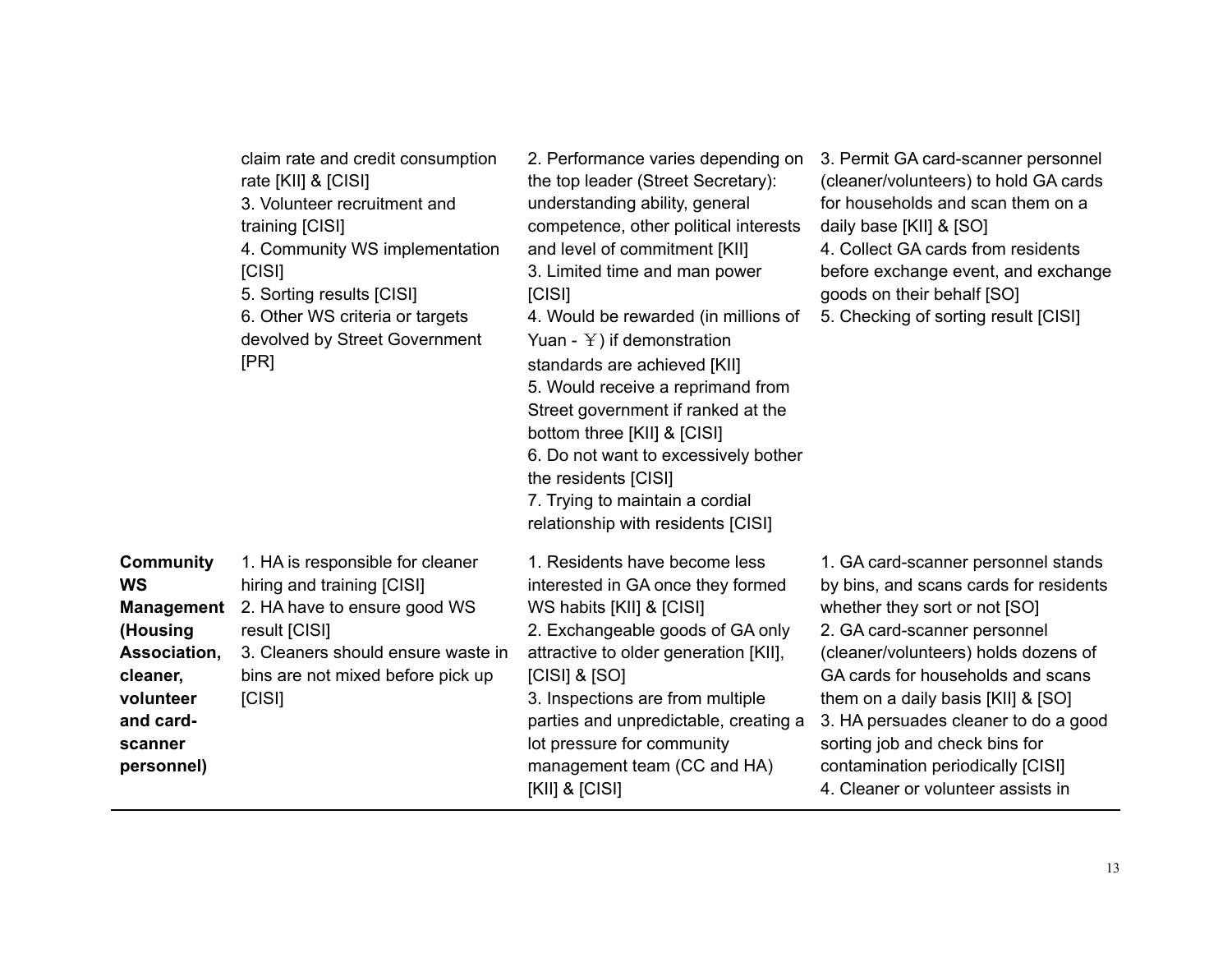4. Some residents do dump mixed waste into bins if they are not watched [CISI] & [SO] 5. HA would face punishment if waste bins were found contaminated: Bins will not be picked up and ticket requesting rectification of problem [CISI] 6. Cleaner/scanner's subsidy would be deducted if inspection results are bad: Presence of contamination and low GA credit claim rate [CISI] 7. Cleaner prefers assisting in primary sorting than conducting a secondary sorting, which is very irritating [CISI] 8. Try to maintain a cordial relationship with residents [CISI] 9. Do not want to irritate residents [CISI]

residents' first sorting, sometimes takes over [SO]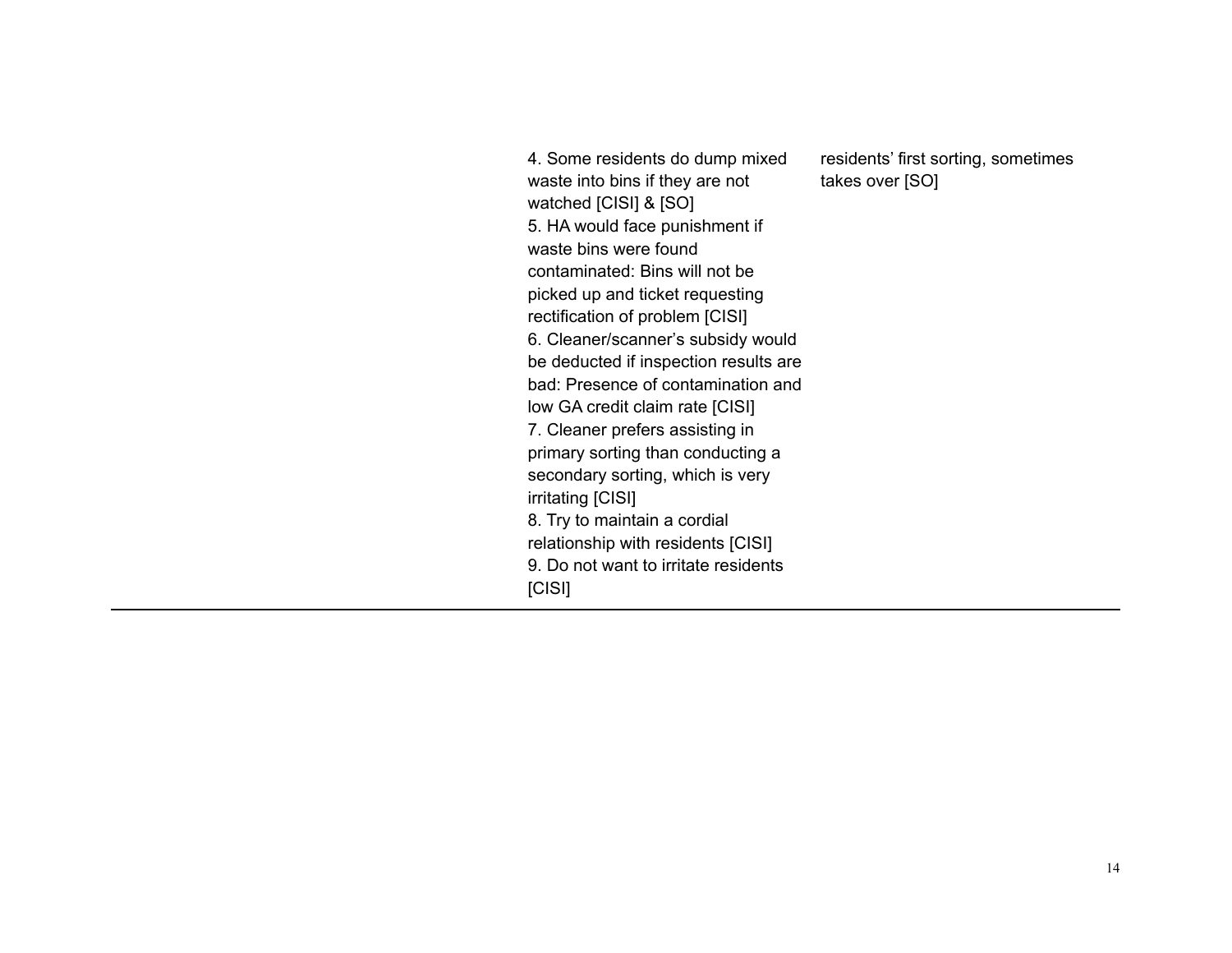## **Analysis**

The data was analysed within each decision-making hierarchical level. At the municipality level this only involved the review of the policy documents, but at the other levels it involved the data from the NGO and practitioner interviews as well as observations. After considering the data in detail, and examining how the final scenarios on the ground evolved, it became clear that the form in Table 4 would best communicate our findings, reflecting Figure 2. For each hierarchical level we outline the 'message received' from the level above; KPIs given; context; and decision made – and passed on to the next-lower level.

The analysis showed that the devolution of the set targets and implementation plans did not lose the original concept of the Incentives Program at the higher levels: it was preserved from Municipality down to District, and from District to Street level. The nature of the targets and KPIs devolved therein have no derailment of the Incentives concept: there is no contextual element, or driving KPI, which nudged or compelled the decision-making away from the incentivisation of residents (see process i. and ii. in Figure 2). But within the flexibilities which were allowed for decisions regarding targets and KPIs, a divergence begins to happen, starting from Street level (see process a., b. and c. in Figure 2), and there is indeed evidence for loss of the original Incentives Program concept by the end, at delivery.

In order to pinpoint the unintended derailing of incentives concept, it was necessary to analyse each decision-making process with respect to, and in the context of, the levels above and below. Noteworthy is the dual-function of the Street level government as a government body and also a community-level implementation stakeholder in the decisionmaking hierarchy (Figure 1 and 2), and which also works closely with third-party NGOs in terms of implementation planning (for lower levels) and reporting of inspection results (to higher levels). Therefore, the decisions made by Street government on how incentives should be applied have a very direct impact on final delivery practice. However, it was found that there were considerable tensions regarding how to deal with pressures coming from higher-level government at the same time as pressures from members of the public. The officers seemed keen to develop the simplest result-driven approach that could possibly guarantee their required KPIs, and minimise the irritating of residents. It seemed likely that in some cases, personal-political interests in getting promotion, or making the team look good, or avoiding punishment, dominated decision-making much more than other contextual elements. It could then be more easily understood how some local decisions could be made, such as paying more cash subsidy to cleaners - rather than engaging more with the residents which was time-consuming and could cause complaints against them. Or allowing 'grey areas' in interpretations concerning how performance results were documented, or green credits given out (see process a. in Figure 2) – which resulted in credits being given out uncorrelated to performance.

Among the decision-makers dominating implementation stages, the Community Committee plays a key role as a liaison between community-based policy and resident-level implementation. Since the Committee chairpersons are actually considered government officers, the committee functions more as a direct driver of government policy than as resident representatives. Though not mandatory, the committee leadership is expected to directly assist the Street government to meet its set targets, and will receive either a reward or reprimand depending on the community's actual performance (Table 2). For these reasons, the Community Committee choses its course, and the analysis shows that this results in less emphasis on the actual intentions of the Incentives Program – the incentivisation of the residents. However, the Community Committee also must maintain a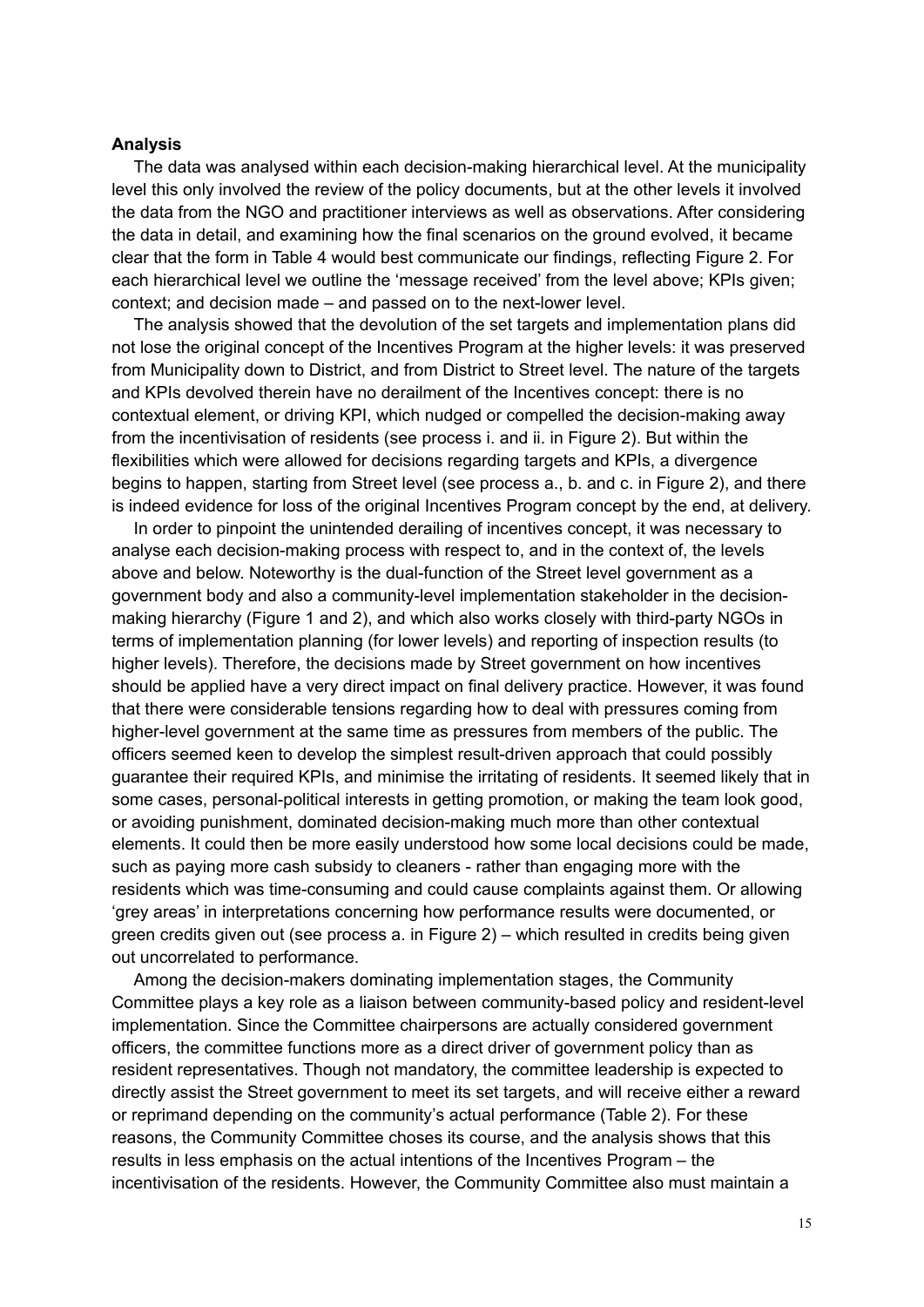decent relationship with residents, which is vital for daily work in running the community. Taking seemingly-innocuous shortcuts is possible to avoid irritating any residents, is where the practice of interpreting KPIs slightly differently becomes the natural way forward: centrally registering residents onto the GA smart cards without involving them; permitting the GA card-scanner personnel to scan cards without checking the waste sorting quality; and exchanging goods on behalf of the residents. These actions were found to be quite normal in many Community Committees, as examples of conscientious service. At the next level of government – the Street level – such practices are often given leniency and implicit approval, as long as the formal KPIs look good. The Street officers know that the work at the community level is arduous and tricky dealing with residents, and like to provide latitude when they can.

Similarly, the Housing Associations in each community serves as a direct management body, but is not answerable directly to any government office or even to the Community Committee. They strive to achieve good waste sorting performance, but only face consequences at the end of contracted periods, when new contracts are negotiated, which could be many years. They are usually responsible for recruiting and training of cleaners, and overseeing cleanliness of the community and recycling waste stations. With the advent of community-based waste sorting their workload has suddenly increased, and they are suddenly subjected to periodic, unannounced, inspections by the government, or the thirdparty NGO which reports to government. From their point of view, the Housing Associations would rather not rely on the residents' complex behaviour, or enter into complex relationships with residents, but simply make arrangements with the *cleaners* and find ways to encourage them to perform secondary sorting. The extra cost was able to be mitigated in some communities by allocating the cleaner to be the 'GA card-scanner personnel' in addition. This arrangement created many 'grey areas' that the Housing Association was not driven or inclined to be concerned about: GA cards might be scanned for residents whether they sorted or not, and even universally for the whole community, every day. As long as the KPIs were produced, the HAs could feel they were doing a good job: green points were awarded, and uncontaminated waste was ready for pick-up. The fact that residents were not sorting the waste was immaterial to the implementation, from this perspective.

#### **Discussion**

This study has revealed the main reasons behind the loss of the incentive's original concept and intentions. The downward devolution in the decision-making stages - especially from the Street level to the community level - did significantly contribute to altering the original concept at each stage that new targets and KPIs are set, leading to the loss of the original intentions of nurturing sustainable sorting habits amongst residents at the community level. It was greatly driven by an underlying desire to have KPIs which were pragmatic: they had to be simple to set, and evaluate. But in focusing on these characteristics for the KPIs, the 'incentives' program naturally drifted away to a focus on 'pragmatic monitoring' instead. This caused some interesting side-effects: the intended improved recycling performance resulting from incentivised residents did not happen, but KPIs were created along the chain of implementation which could be easily returned with high scores. The program thus appeared to be successful but actually did not achieve its aim. It showed high KPIs, yet only achieved low-level and contaminated recycling materials. The "drift' of the emphasis of the policy, from its simple conceptual beginning concerning 'incentives', to its final one in the field of 'KPI-maximisation', is likely a potentially common phenomenon in multi-level governance, which merits being explicitly pointed out, planned against, and avoided - in any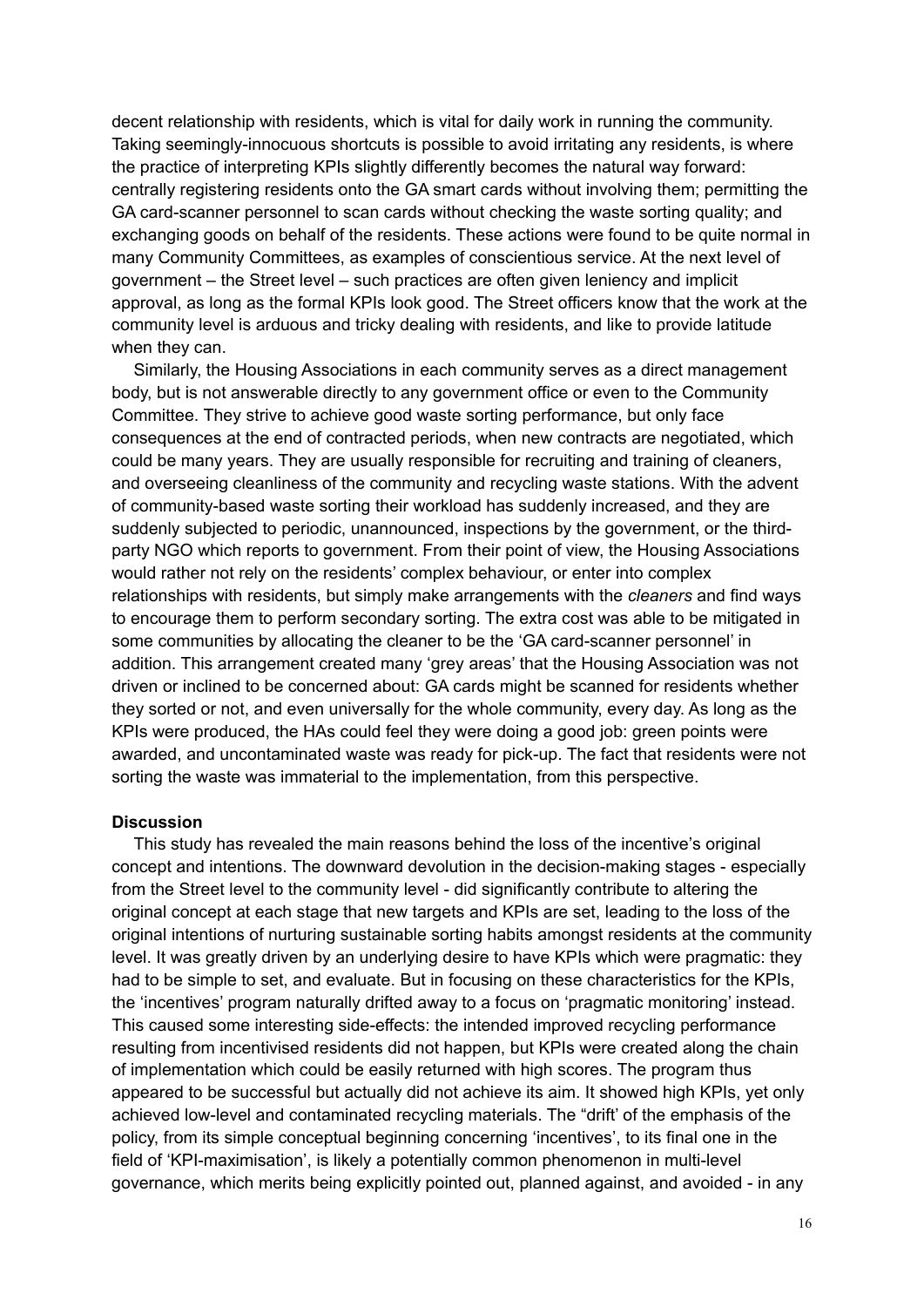kind of policy.

This study can confirm the observations of Wu et al. (2016) who commented broadly on the apparent irrationality of top-down subsidies making their way to cleaners to sort waste after residents make unsorted deposits. Cleaners are often willing to carry out such work because of their low insecure amounts of pay. The CS subsidy payment only motivates *the cleaners* to do a better sorting job themselves, rather than supporting *the residents* to accept their producer-obligation (Wu et al., 2016). The findings here show that such actions will achieve good community-level KPI results as needed for inspection purposes – not as a purposeful deviation but certainly as an effective one for inspections. But also, one which will defeat the original concept of the incentivisation of residents, and thus of nurturing a sustainable habit towards waste sorting. Even after funding the program for several years, when the subsidies that can be diverted to the cleaners are stopped...the waste sorting will stop, because the residents have not learned a habit.

This study also clarifies why the 'Green Account' program in Shanghai was not identified as failing, for such a long period. It seems that the very KPIs that were set up to monitor it were flawed, but they reinforced each other. For example, if the KPI concerning the 'number of residents registered on the scheme' was inadvertently compromised by a community committee centrally registering all residents without them knowing it, then the KPI of 'the number of bins of sorted food waste' should have been obviously contradictory. However, at the same time, different managers – usually the Housing Associations – were able to pay the cleaners to hand-sort the waste, such that at least a few bins of sorted waste could be regularly produced.

Lastly, this study makes an important point concerning the attempted use of scientific method to develop government policies such as for residential recycling or other behaviours. The point is, that if the actual factors or determinants driving or hindering the behavior are hidden by policy implementation drifts, then it is inherently impossible to analyse policies systematically or quasi-experimentally to understand which elements or interventions within them were effective in which circumstances (Miafodzyeva & Brandt, 2013). Several review and meta studies have been unable to find patterns in the published candidate determinants across tens of studies (Hornik et al., 1995; Miafodzyeva & Brandt, 2013; Rousta et al., 2017; Varotto & Spagnolli, 2017). There has been a series of linked investigations in Shanghai residential compounds working to systematically develop a typology of all key determinants of residential recycling (Xu et al., 2016), and then abductively spiral in on, at first groups of determinants (Dai et al., 2015, 2016; Xu et al., 2016) and then, precisely-defined determinants (Huang et al., 2018; Lin et al., 2016). Once a draft typology was known (Xu et al., 2016), the determinants have started to be experimentally modified in specific contexts, to build up a prescriptive theory which can make intervention recommendations for any known context. If a program such as Green Account is blindly considered to have Incentivisation as its dominant determinant, then incorrect conclusions can be drawn about the role of incentivisation in terms of human behaviour, economics, and environmental management. The analysis of this paper indicates that if the Green Account program were successful in some communities, it would be more likely due to the ability of the cleaner to cope with the tonnages of waste daily, than anything else. And a hypothesis would be when the cleaner could no longer be paid, the sorting would end immediately. A study of a similar Incentives Program in Nanjing city was carried out using the draft typology described above (Li et al., 2017; Li et al., 2020), and it showed conclusively that the success of that program was substantively due, not to the incentives even though they were reliably being routed to participating residents only, but to Social Influences due to the desire of the participants to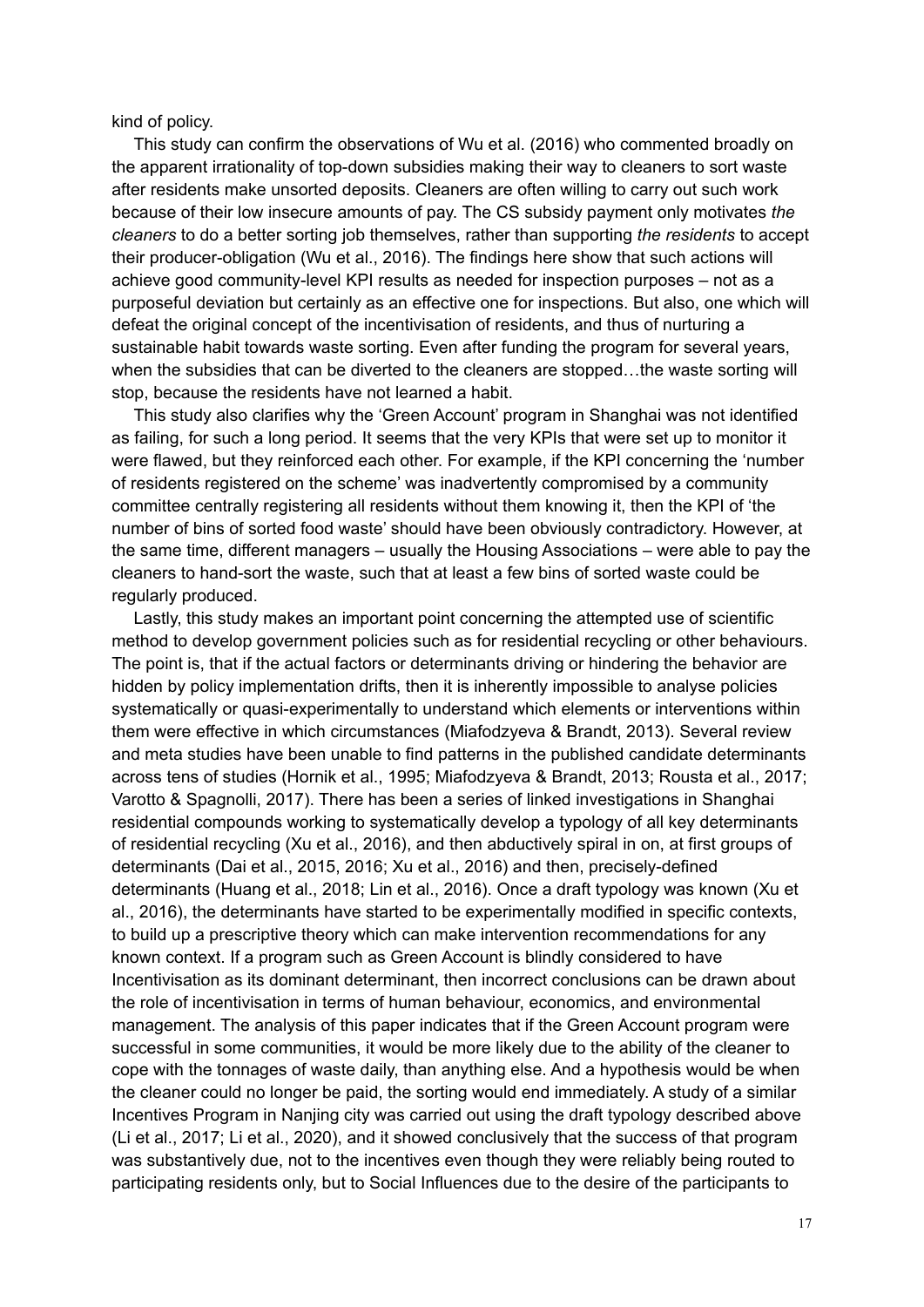meet each other and the program staff for socialisation daily (Li et al., 2020). Thus, policy focus intention may not be a good indication of the scientific factor determining actual success. It might need more supporting evidence and wider awareness-raising to prevent ongoing mistakes in interpretation and further planning, from occurring.

# **Conclusions**

This study showed how downward devolution in the decision-making stages -especially from the Street level to the community level - significantly contributed to a drift away from the central concept of a policy – incentivising residents – to a focus on defining and fulfilling KPIs that were simple to measure. This in turn actually blocked the intended behavior change intention - of residents regularly recycling. The initial idea, of providing residents with individual household smart cards to obtain daily points for depositing sorted waste, morphed instead into a program where cleaners were paid to sort the waste and the residents did not feel it was their job (Li et al., 2017). The KPIs were devised were to be simple to measure, but they were also simple to shift: community committees considered themselves to be helpful when they centrally registered residents without 'disturbing' them, and/or allocated daily points to them without any connection to the quality of the waste deposited. Because high KPI scores could be returned, the monitoring of the program did not reveal that the behavior of the residents was not being changed. The flexibility given to the lowest-level governments to decide how they implemented the program, allowed grey areas where the policy drift could take place, and result in counter-desire results.

This kind of policy drift, from a simple conceptual beginning concerning 'incentives', to a final one of 'KPI-maximisation', is likely a potentially common phenomenon in multi-level governance, which merits being explicitly pointed out, planned against, and avoided for any kind of policy.

# Competing interests

The authors declare that they have no known competing financial interests or personal relationships that could have appeared to influence the work reported in this paper.

# Funding

This study is supported by China Postdoctoral Science Foundation (No. 2018M632007), and the Vanke Foundation

# **References**

Babbie, ER (2010) *The Practice of Social Research*. Cengage Learning.

- Dai YC, Gordon MPR, Ye JY, et al. (2015) Why doorstepping can increase household waste recycling. *Resources, Conservation and Recycling* 102: 9–19.
- Dai YC, Lin ZY, Li CJ, et al. (2016) Information strategy failure: personal interaction success, in urban residential food waste segregation. *Journal of Cleaner Production* 134: 298– 309.
- Department for Environment Food and Rural Affairs (DEFRA) (2007) *Waste Strategy for England 2007*. Available at:

https://assets.publishing.service.gov.uk/government/uploads/system/uploads/attachme nt\_data/file/228536/7086.pdf (accessed 20 September 2020).

General Office of the State Council of China (GOSCC) (2017) 国务院办公厅关于转发国家发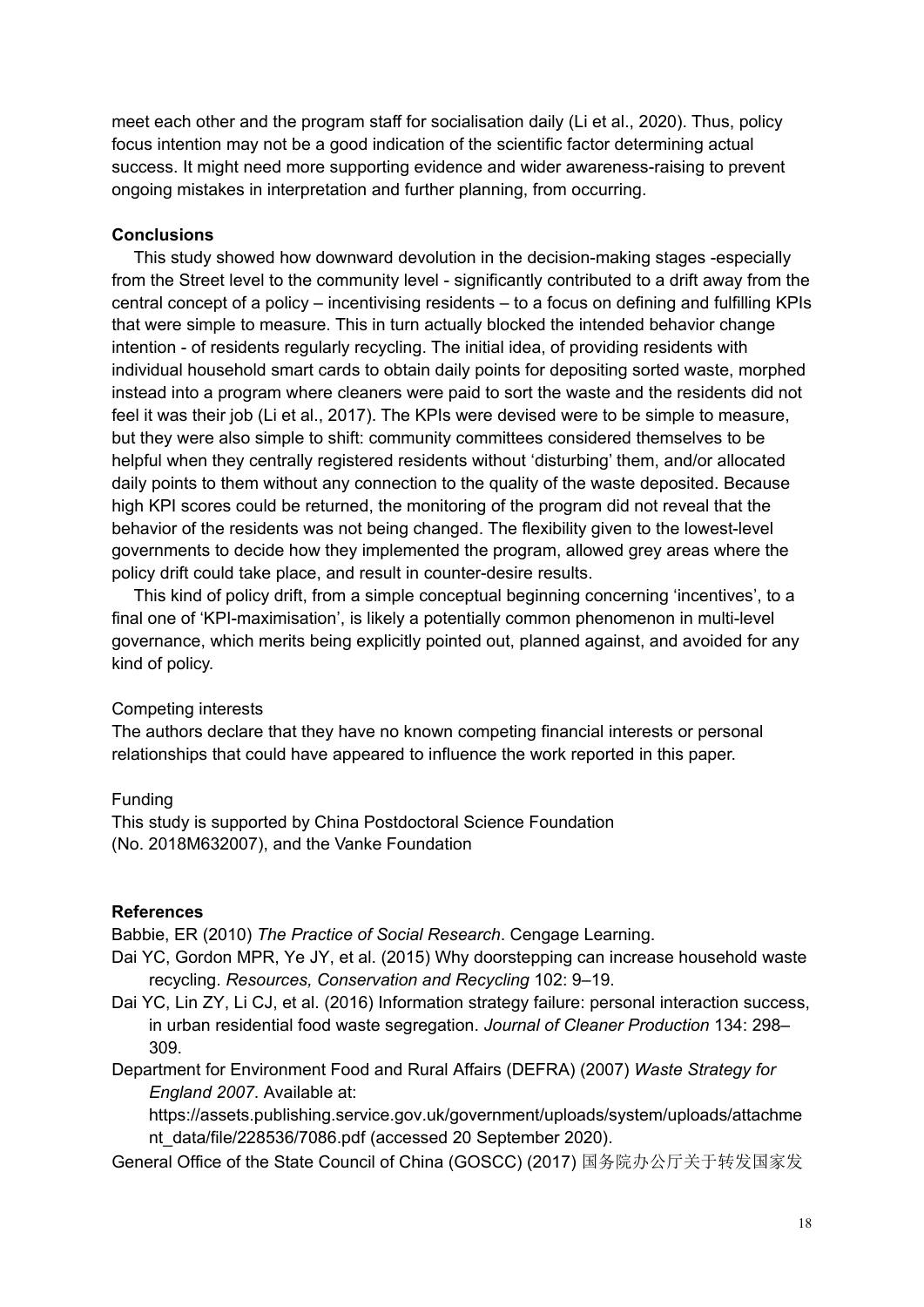展改革委住房城乡建设部生活垃圾分类制度实施方案的通知 (Notice of The General Office of the State Council on forwarding the Implementation Plan of the Household Garbage Classification System from the Ministry of Housing and Urban-Rural Development of the People's Republic of China and the National Development). Available at: http://www.gov.cn/zhengce/content/2017-03/30/content\_5182124.htm (accessed 03 September 2020).

- Harder MK and Woodard R (2007) Systematic studies of shop and leisure voucher incentives for household recycling. *Resources, Conservation and Recycling* 51(4): 732– 753.
- Hornik J, Cherian J, Madansky M, et al. (1995) Determinants of recycling behavior: A synthesis of research results. *Journal of Socio-Economics* 24(1): 105–127.
- Huang W, Wang J, Dai X, et al. (2014) More than financial investment is needed: Food waste recycling pilots in Shanghai, China. *Journal of Cleaner Production* 67: 107–116.
- Huang W, Wang J, Lu M, et al. (2016) 论生活垃圾居民源头分类减量的激励机制——以上海 为例 (Incentive Mechanism of Source Separation and Reduction of Domestic Waste: Case Study in Shanghai). *Environmental Sanitation Engineering* 24(02): 1–5.
- Huang YY, Tamas PA and Harder MK (2018) Information with a smile Does it increase recycling? *Journal of Cleaner Production* 178: 947–953.
- Lee S and Paik HS (2011) Korean household waste management and recycling behavior. *Building and Environment* 46(5): 1159–1166.
- Li CJ, Huang YY and Harder MK (2017) Incentives for food waste diversion: Exploration of a long term successful Chinese city residential scheme. *Journal of Cleaner Production* 156: 491–499.
- Li C, Wang Y, Li Y, et al. (2020) The incentives may not be the incentive: A field experiment in recycling of residential food waste. *Resources, Conservation and Recycling*.
- Lin, ZY, Wang X, Li CJ, et al. (2016) Visual prompts or volunteer models: An experiment in recycling. *Sustainability (Switzerland)* 8: 458.
- Maunder A (2006) The use of incentives to change householder behaviour to improved waste management practices inEngland. *Sustainable Waste and Resource Management* 459–468.
- Miafodzyeva S and Brandt N (2013) Recycling behaviour among householders: Synthesising determinants via a meta-analysis. *Waste and Biomass Valorisation* 4(2): 221–235.
- Qian K (2019) 从激励性到强制性: 城市社区垃圾分类的实践模式、逻辑转换与实现路径 (From Incentive to Mandatory: Practice Mode, Logical Transformation and Implementation Path of Urban Community Waste Classification). 华东理工大学学报(社 会科学版)34(05): 83–91.
- Rousta K, Ordoñez I, Bolton K, et al. (2017) Support for designing waste sorting systems: A mini review. *Waste Management and Research* 35(11): 1099–1111.
- Shanghai Landscaping & City Appearance Administrative Bureau (SLCAAB) (2020) 关于完 善绿色账户激励机制的指导意见 (Guidelines of Shanghai Landscaping & City Appearance Administrative Bureau on improving the Incentive Mechanism of Shanghai green Account). Available at: http://lhsr.sh.gov.cn/srgl/20200402/0039-6732813D-0DD0-49E8-BD37-20F616551379.html (accessed 20 September 2020).
- Shekdar AV (2009) Sustainable solid waste management: An integrated approach for Asian countries. *Waste Management* 29(4): 1438–1448.
- Suttibak S and Nitivattananon V (2008) Assessment of factors influencing the performance of solid waste recycling programs. *Resources, Conservation and Recycling* 53(1–2):